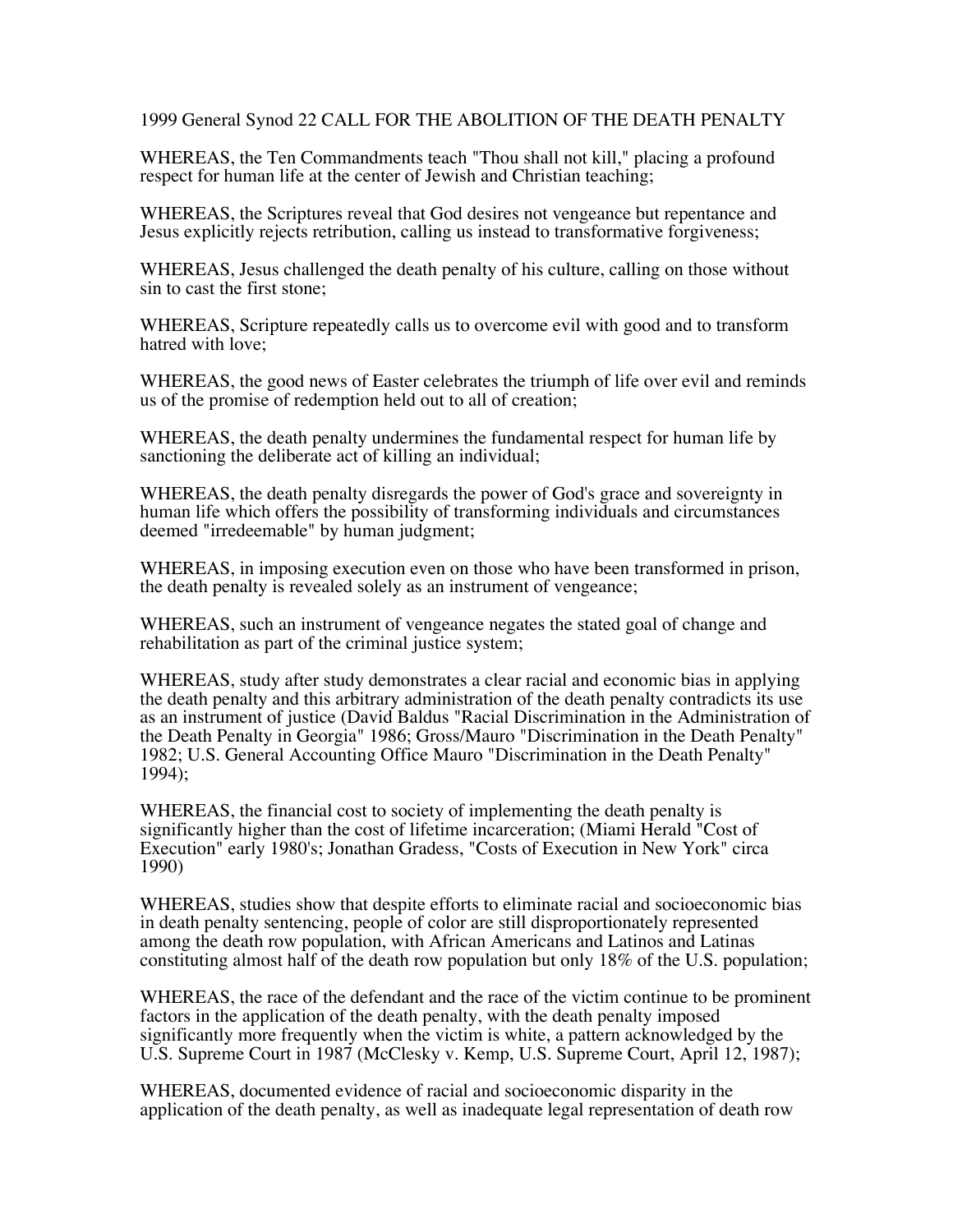prisoners, has led the American Bar Association to call for a moratorium on all executions until such time as death penalty cases are administered fairly;

WHEREAS, the arbitrary administration of the death penalty has led to the unjust execution of at least 23 innocent people since 1900 (Bedau/Radelet Study, Stanford Law Review);

WHEREAS, recent legislation and court rulings have further eroded access and availability of legal assistance and recourse to those charged with criminal offenses, particularly affecting the cases of death row inmates, thus exacerbating the racial and economic bias in the administration of the death penalty;

WHEREAS, judicial jurisdictions are executing more people and speeding the process of executions;

WHEREAS, many denominations and faith groups have long held positions in opposition to the death penalty, but have, with few exceptions, remained largely silent in the face of a record increase in executions and an alarming trend toward executing younger and younger people convicted of crimes;

WHEREAS, the United States is one of only five nations which have executed juvenile offenders in the l900's (along with Iran, Pakistan, Saudi Arabia and Yemen) despite international treaties and conventions condemning such a practice;

WHEREAS, some states are considering an even lower age at which the death penalty may be imposed, in light of the Supreme Court ruling which allows the execution of individuals as young as 16;

WHEREAS, the death penalty is prohibited by the Constitution of the Commonwealth of Puerto Rico and the Universal Declaration of Human Rights;

WHEREAS, the Iglesia Evangelica Unida de Puerto Rico (the Puerto Rico Conference of the United Church of Christ) has expressed its opposition to the death penalty;

WHEREAS, the people of Puerto Rico have consistently rejected the death penalty;

WHEREAS, the death penalty has not proven to be an effective deterrent to crime, as evidenced by studies showing that states with the death penalty do not have lower murder rates than states without a death penalty in place;

WHEREAS, there is no conclusive evidence that the death penalty brings about real healing for victims' families and, in fact, public opinion strongly supports life imprisonment without parole along with some form of restitution for victims' families as a more meaningful gesture toward healing;

WHEREAS, many criminal justice and conflict resolution experts have found that the trend toward vengeance and punishment reflected in the increased number of executions in fact undermines the goals of accountability and true restoration by leaving victims' families and the community without a role in the justice process and by preventing the offender from experiencing the full consequence of pain caused; and

WHEREAS, in the midst of a violent world, the lament of Jesus that we would "know the things that make for peace" challenges us to move beyond such instruments as the death penalty to bring about true justice, healing and reconciliation;